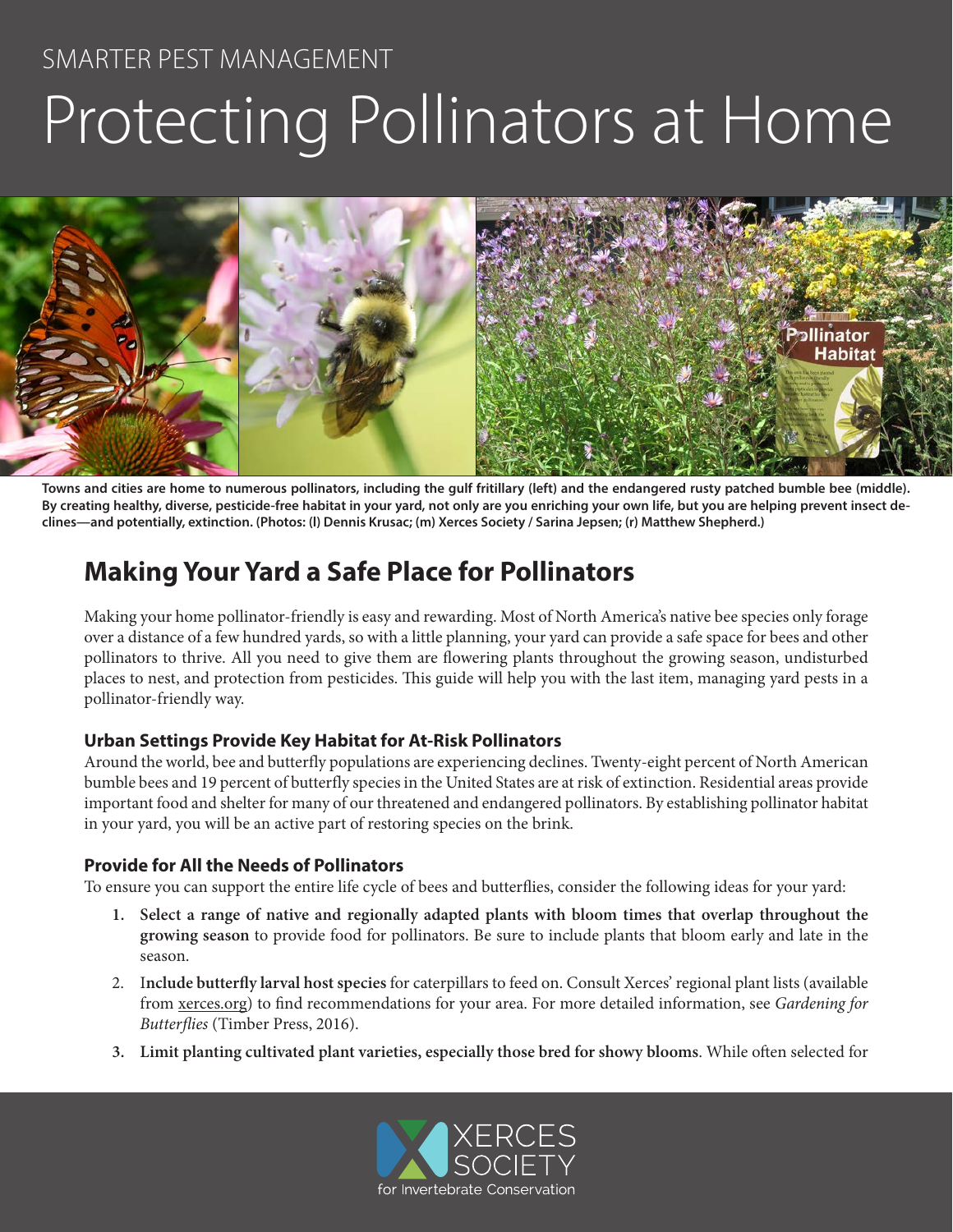their eye catching beauty, these plants may not produce much pollen or nectar.

- **4. Grow pithy-stemmed plants that provide nesting sites for tunnel-nesting bees.** Examples of plants that make good nesting habitat for bees can be found through the web site of the Lady Bird Johnson Wildflower Center.
- **5. Leave some downed branches, stems of pithy plants, and patches of bare ground for nesting sites.** It may seem counterintuitive to leave patches of bare ground in the garden, but areas of sunny well-drained soil provide nesting habitat for ground-nesting bees. Leaving leaves and other trimmings in your yard through the winter and into late spring provides shelter for over-wintering pollinators, especially butterflies, moths, and bumble bees.

#### **Pesticides and Their Impacts**

Pesticides, which include insecticides, fungicides, and herbicides, are part of the reason our pollinators are struggling. Avoiding their use helps reduce stress on already vulnerable bees, butterflies, and other insects. Below you'll find a brief overview of the risk various pesticide types present for pollinators.

- $\div$  **Insecticides:** Designed to kill insects, these pesticides are the most likely to kill or otherwise harm pollinators. Broad-spectrum insecticides, which lack selectivity for pests, would harm bees if applied on or near where bees are foraging. Neonicotinoids and other systemic insecticides pose the additional risk of delayed exposure since they can persist in plants and the environment for months to years after an application.
- $\Theta$  **Herbicides:** The greatest risk herbicides pose to pollinators is reducing nectar or pollen sources by killing flowering plants. Largescale herbicide use can remove already scarce forage plants from the landscape and make it harder for pollinators to find food. There is also research showing that exposure to some herbicides can directly harm bees. For example, the commonly used herbicide glyphosate has been shown to harm navigation in honey bees

#### **Vegetable Gardens and Pollinators**

Vegetable gardens can provide valuable forage sites for pollinators. However, our delectable fruits and vegetables can also draw in pests. With vegetable quality and quantity at stake, most people have a lower tolerance for pests on their fruits and vegetables compared to ornamental plants.

While all the same actions to create resilience in your yard work to combat pests in a vegetable garden, there are a few other steps you can take to protect your crops without using pesticides. Start by choosing plant varieties that are resistant to common pests and diseases. Companion planting, cover cropping, and crop rotation are also strategies that can minimize pest problems.

- $\div$  **Companion planting** is the purposeful placement of plants together that help each other, like planting radishes or nasturtiums around your cucumber and squash plants to repel cucumber beetles. There are many great resources on companion planting, including the book *Carrots Love Tomatoes* (Storey Publishing, 1998).
- ⊕ **Cover cropping** is a great way to enrich your soil, suppress weeds, and break pest cycles. After fall harvest and about four weeks before you expect a killing frost, sow seeds such as field peas, fava beans, clover, hairy vetch, or buckwheat. Before they set seed, cut them back and turn them under. Wait about three weeks before planting fruits or vegetables. Sustainable Agriculture Research and Education offers more information on cover cropping.
- **<b>Example 2** Crop rotation—growing different families of crops in succession on the same land—helps to break the cycles of pests and diseases that affect specific plants. A common rule of thumb is to rotate yearly on a three-year cycle. Crop rotation has proven effective at preventing soil-borne diseases as well as soil pests, including nematodes and wireworms. You can learn more from the University of Wisconsin Extension publication, *Using Crop Rotation in Home Vegetable Garden*.

and can interfere with microbes in their gut, making them more susceptible to harmful pathogens.

ӧ **Fungicides:** Once considered low risk for pollinators, new research is showing that products designed to control fungi can weaken pollinators, making them more vulnerable to disease. In some cases, fungicides can also increase the toxicity of other products, especially certain insecticides.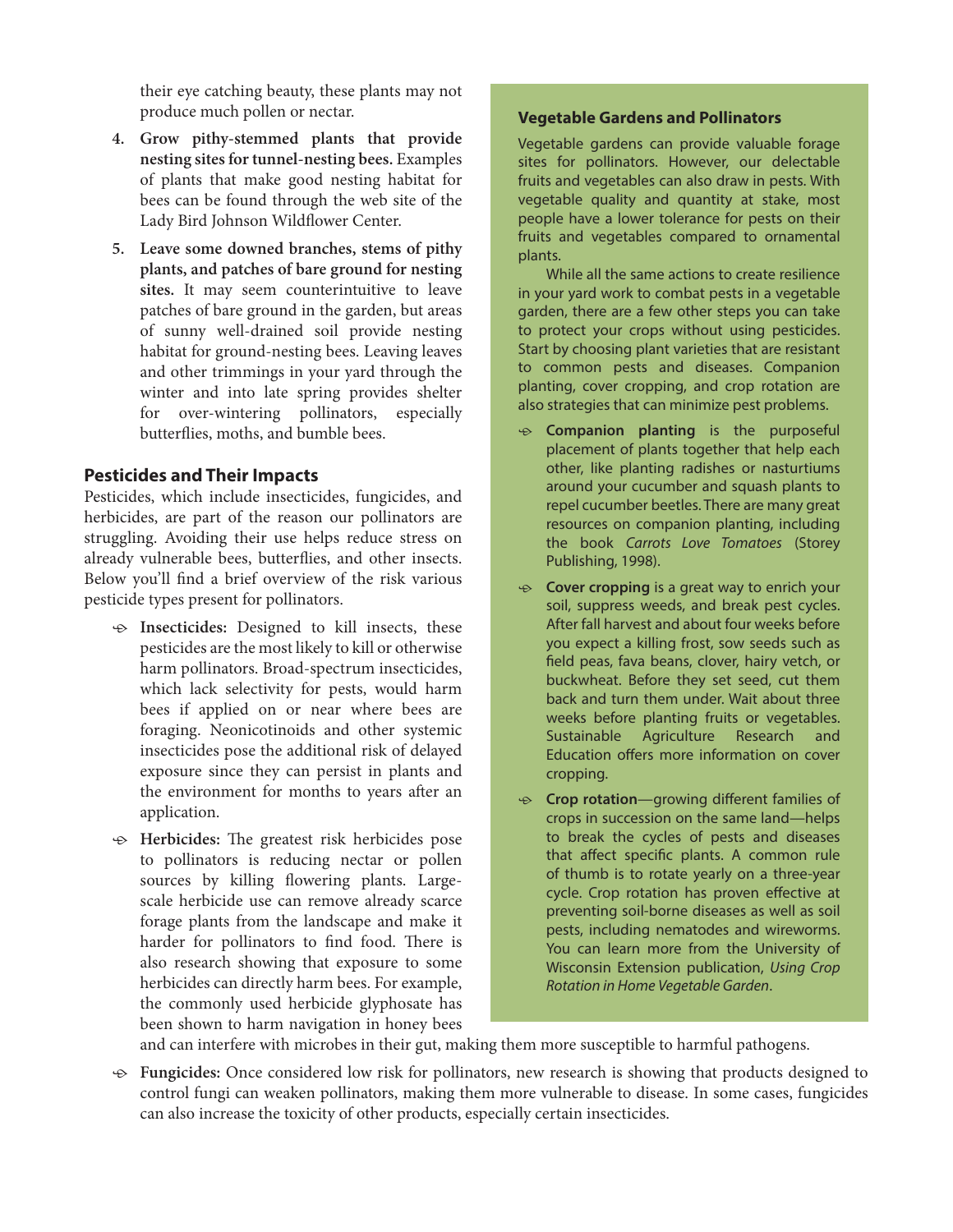

**Leafcutter bees are one example of a solitary bee that you may see signs of in your yard. As their name suggests, these excellent pollinators create the cells in their nests with neatly cut pieces of leaves. They will nest in wooden bee blocks or bundles of hollow stems such as bamboo, sharing them with mason bees and other species. (Photo: Xerces Society / Mace Vaughan.)** 

**Not all wasps are aggressive and many are valuable predators of garden pests. Paper wasp eat a variety of garden insects and spiders. Their nests are frequently found under the eaves of a house. While they can sting if provoked, these wasps are docile and people can live right alongside them without disturbance. (Photo: Xerces Society / Sarah Foltz Jordan.)** 

#### **An Ounce of Prevention is Worth a Pound of Cure**

The best way to avoid pest issues is to have healthy, resilient plants that don't attract many pests and are able to survive damage caused by feeding by any pests that may arrive. Here are a few things to consider as you work to create or enhance your garden for pollinators:

- **1. Go native!** Learn which native and regionally adapted plants are pollinator-attractive. Native plants, when placed in areas that mimic where they come from, are oftentimes less likely to suffer from pests and more attractive to native pollinators. Consult Xerces' regional plant lists (available from xerces.org) to find recommendations for your area. For more detailed information, see *Attracting Native Pollinators* (Storey Publishing, 2011) and *100 Plants to Feed the Bees* (Storey Publishing, 2016).
- **2. Get the dirt on your soil.** Learning your soil's characteristics (sandy, clay, or silty) will help you select plants that that are best adapted to your soils. Testing your soil will also help you understand the strategies—such as adding organic matter or adapting the pH—that can help your garden plants thrive. You can learn more from Penn State Extension's *Soil Management in Home Gardens and Landscapes*.
- **3. Put the right plant in the right place.** If a plant is stressed, it is less able to defend itself from pests. Know what plants prefer—are they shade or sun plants? Do they thrive in dry or wet areas?—and place them in your garden according to their needs.
- **4. Source plants carefully or propagate your own.** Pesticide use in ornamental plant production is common. When possible, buy plants grown organically. Although there are organic-approved pesticides, risk from these natural products can be lower relative to conventional products. If you can't find organic plants, at least avoid plants that were treated with neonicotinoids. Unfortunately, many nurseries don't know what their plants were treated with. If you shop at a nursery that grows their own plants, they will be able to answer your pesticide use questions. Another way to ensure your plants are grown with little to no pesticide use is by propagating them yourself. Plus, it can be really fun to trade plants and seed with friends and neighbors.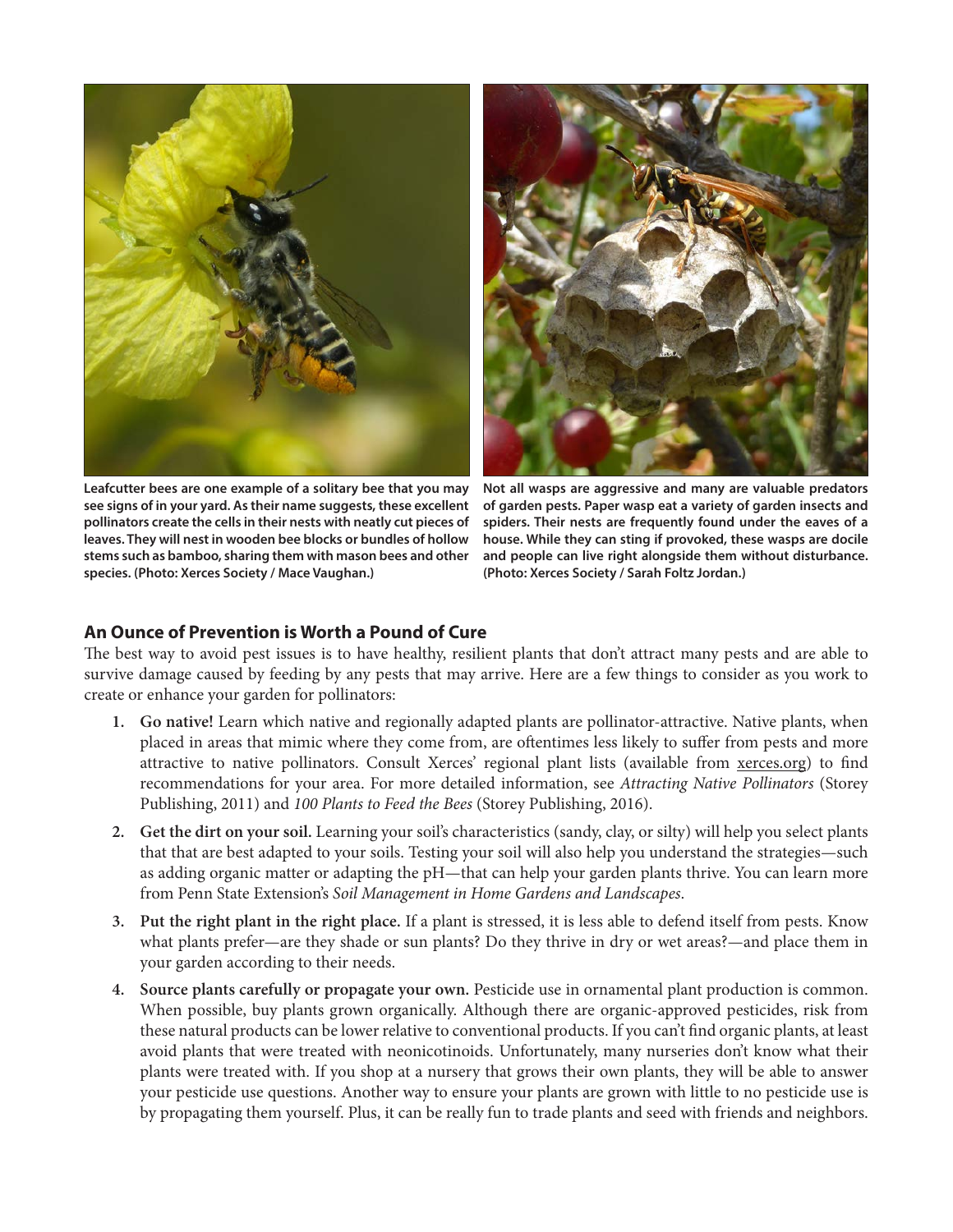#### **When and How to Respond to Garden Pests**

- $\leftrightarrow$  Reconsider your tolerance for pest damage. A few holes in the leaves of garden plants can indicate a thriving ecosystem and generally, are not cause for concern. Sometimes insects feeding on plants can cause leaves to turn yellow or brown, but infestations rarely kill the plants. For example, lace bugs feeding on asters can have this effect, but the asters typically survive. Small populations of some pests can be a good thing, as they provide food for beneficial species. Also, many beneficial insects eat or otherwise use plants; holes in the leaves of your plants might be a sign of butterfly caterpillar activity or native bee presence.
- $\Theta$  **Identify the pest and manage it accordingly.** It is important to know which pest you are dealing with to determine how best to manage it. A pest's food and shelter requirements and life cycle often dictate your response. A call to your local extension service can help you identify potential pests, and provide good management suggestions. Make sure to tell your extension service that you are most interested in management options that do not require pesticides. An online search can also provide good management



**Adding pollinator habitat to your garden can also attract other "beneficial insects" that are natural enemies of common pests and can help keep pest populations in check. (Photo: Justin Wheeler.)** 

suggestions. You may need to start by searching for the plant species and damage or injury symptoms to figure out the likely pest or disease. Once you know the name of the pest, search by the pest name plus "IPM" (which stands for *integrated pest management*).

- ӧ **Address the underlying cause of the pest problem.** Your plants might be succumbing to pests because they are unhealthy. Plants become stressed for a number of reasons including whether they get too much or too little water or sunlight, are planted too densely inhibiting proper airflow or if the soil pH doesn't match their needs. While applying a pesticide might kill a pest, it will not address underlying issues that allow pests to thrive. Pests can re-establish on vulnerable plants despite pesticide application(s).
- $\leftrightarrow$  **Physically remove the pest.** If you find diseased or infested plant parts, prune away the damaged areas and dispose of them off-site. With small insect infestations, picking off the pests or spraying them off with a hose can be effective.
- $\triangle$  **Replace unhealthy plants.** When a plant is perennially prone to pests, and efforts to improve its health have failed, sometimes the right course of action is to remove the plant and replace it with something better suited to the landscape.

#### **Mitigating Risks of Pesticides**

While we urge home gardeners to forgo pesticide use, if you do choose to use pesticides, please use them judiciously and carefully, to limit harm to pollinators and other beneficial insects such as lady beetles that eat garden pests. Take all precautions to avoid exposing bees and other beneficial insects to pesticides. You can limit exposure by making targeted applications directly to the pest or affected plant and never making applications immediately before or during bloom. Before you use a pesticide, take the time to read the label and follow any advisory language to limit harm.

If you are considering use of a pesticide, please consider the following guidelines:

**1. Try to go pesticide free.** A home garden can thrive without pesticides. If you do decide to use pesticides, use them only when you have found a pest that can compromise the health of your plants, rather than nuisance pests. Never use pesticides for cosmetic reasons.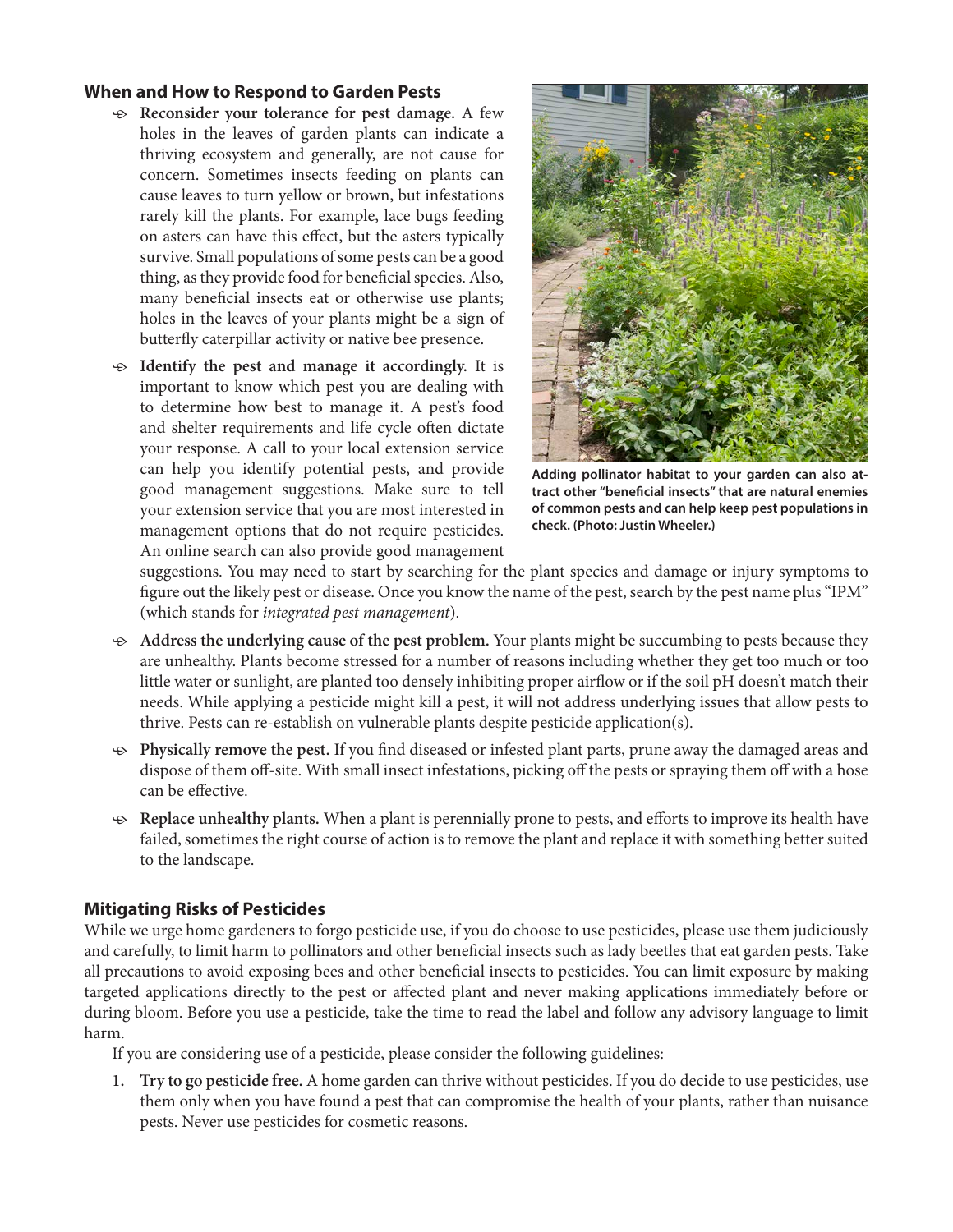- 2. If you do decide to use a pesticide, **choose the most targeted, reduced-risk product available**. Start with organic options, but keep in mind that some organic pesticides are toxic to pollinators and other beneficial insects. Avoid multi-use products for disease, insects, and/or weeds. These combination products can be very toxic to beneficial insects. They are also contrary to the concept of using a pesticide for a specific target pest. Some lower-toxicity options for home gardens include insecticidal soap, horticultural oils, and kaolin clay. You can learn more about organic pesticides in the Xerces report, *Organic Pesticides: Minimizing Risks to Bees and Other Agriculturally Beneficial Insects*. You can also compare the toxicity of different pesticides to bees using the online Bee Precaution tool developed by University of California Agriculture and Natural Resources (available at www2.ipm.ucanr.edu). Before you treat for a suspected pest, be sure that you have identified it properly, and determined if it is likely to cause harm.
- **3. Avoid applications where bees are present.** In an effort to avoid direct exposure of bees, pesticides should never be applied when bees are foraging. Since pesticide residues can stay active on plants causing harm hours to days after an application, it is best to avoid any applications during bloom. Some plants, such as apple trees, attract pollinators even before they bloom. If you notice pollinators visiting a plant, even one that is not in bloom, forego any pesticide application.
- **4. If you use a landscaping company, learn about their practices.** Do they use any products to manage weeds, disease, or insects? If so, ask them to discuss options with you before making any applications.

#### **Managing Weeds in Your Yard and Garden**

While many "weedy" species can actually provide pollinator resources, you will want to have a strategy to address unwanted and problematic plants. We suggest the following.

- **1. Accept some weeds in your yard.** If you have an unwanted, native weed, you may want to allow some of it to persist in confined areas since native plants tend to provide native pollinators with nectar and pollen and serve as larval host plants for moths and butterflies. If you have invasive weeds, it is best to remove them. Check the web site of the USDA National Invasive Species Information Center or give a call to your local extension service to determine whether a species is invasive. If you appreciate a more manicured aesthetic, consider strategically setting aside areas of your yard to be more wild. You might spend more time managing weeds next to your front door or patio while leaving areas such as a side yard untamed. The lessmanaged areas can provide nesting habitat for pollinators.
- **2. Weed by hand or with hand tools.** Advancements in weeding tools have made hand weeding efficient, easy, and comfortable. Many stores now carry effective tools that can be used without bending over.
- **3. Time your weeding for early in the plant's growth cycle.** It is best to remove weeds before they go to seed. Weed removal is also most



**Above: Signs can go a long way toward acceptance of an "untidy" yard. (Photo: Elizabeth Henkel.)**

**Below: Weeding can be a relaxing activity, giving you time to de-stress from daily life and the chance to carefully observe and appreciate the diversity of wildlife your garden supports. (Photo: Debbie Roos.)** 

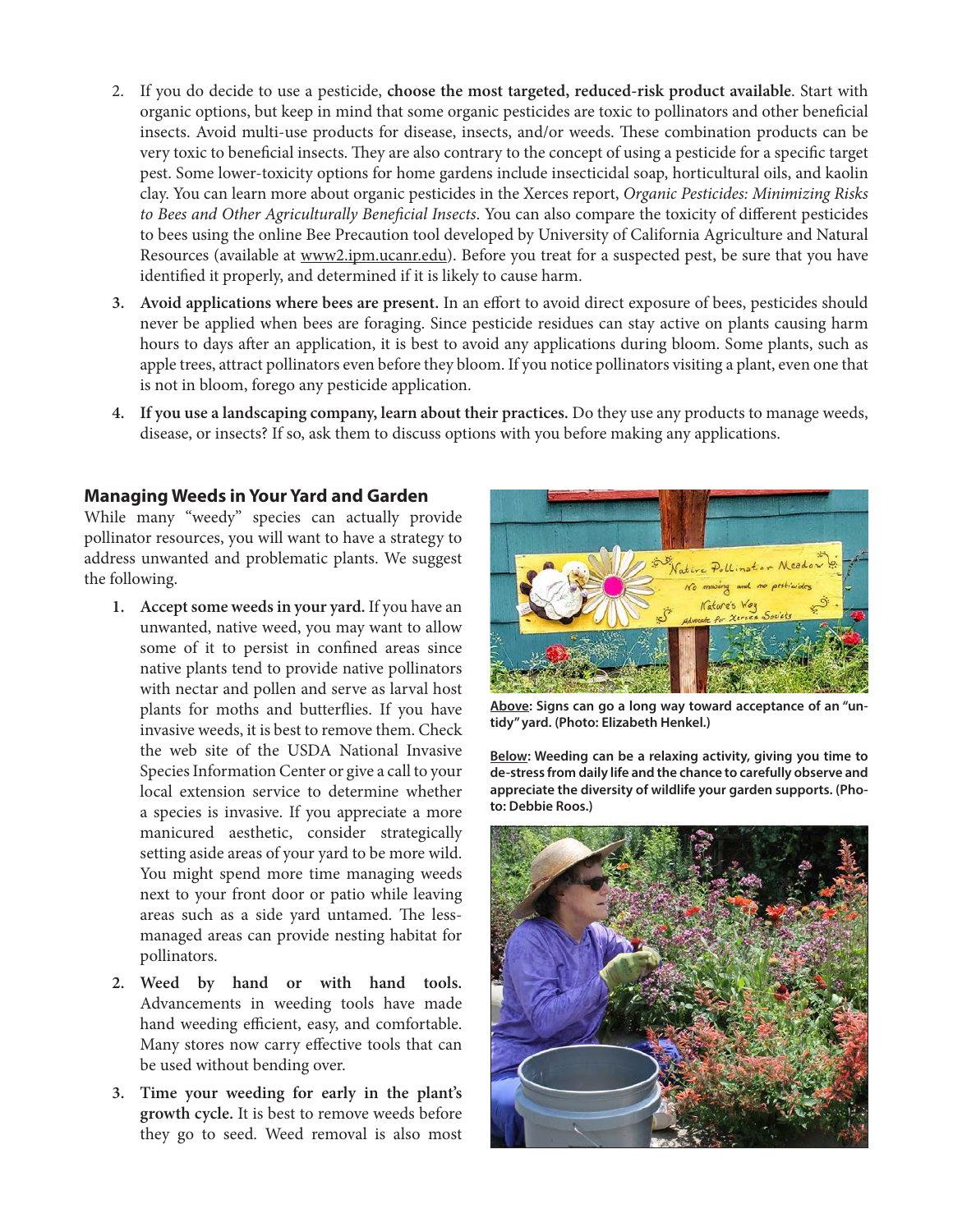effective when root systems are less developed.

- **4. Use mulches wisely.** Mulching, including leaf mulch, can be an effective way to control weeds and retain moisture in topsoil during dry spells. Still, heavy mulch can block access to the ground for soil nesting bees and certain mulches (e.g., cedar mulch) can be toxic to bees and ants. We recommend mulching sparingly, and choosing organic untreated mulches rather than colored or rubber mulch.
- **5. Solarization, heavily seeded cover cropping, and sheet mulching are effective weed management techniques** if you are preparing larger areas for planting. The Xerces Society guidelines *Organic Site Preparation for Wildflower Establishment* (available from xerces.org) provide more information about these and other techniques.
- **6. After weeding, replant with desirable species** so weeds don't re-establish.

#### **Managing Mosquitoes and Ticks in and Around the Home**

Mosquitoes and ticks are not garden pests but because of their potential health concerns, many people seek to manage them in their yards. Managing these public health pests is most effective at the community level but there are actions you can take at home to limit their presence without harming the pollinators you have welcomed into your yard.

The most effective way to limit mosquitoes in your yard is to first prevent them from breeding and second to take steps to avoid being bitten by mosquitoes. Dumping standing water at least once a week eliminates mosquito

#### **Bee-Friendly Lawns**

Lawns are the single largest irrigated crop in America; we have well over 40 million acres of lawn. "Bee lawns" incorporate low-growing flowering plants into traditional grass, providing valuable forage and the benefits of a home lawn.

If your lawn is already established, you can re-seed with pollinator-friendly lawn mixes that include plants such as clover or creeping thyme. You also can simply accept some flowering weeds. Beyond increasing the number of flowering plants in your lawn, also limit the number of times you mow or only mow a section of your lawn at a time. Xerces' blog "Bee Friendlier With Your Lawn Care" (access via xerces.org) has many tips for lawn management. The University of Minnesota's Bee Lab also provides tips on how to create and manage bee lawns in a fact sheet, *Flowering Bee Lawns for Pollinators*.



**Although white Dutch clover is most obvious, the bee-friendly lawn on left has eight flowers that bloom through the spring and summer. In contrast, the lawn on the right offers little to support pollinators. (Photos: (l) Matthew Shepherd; (r) heipei, Flickr.)**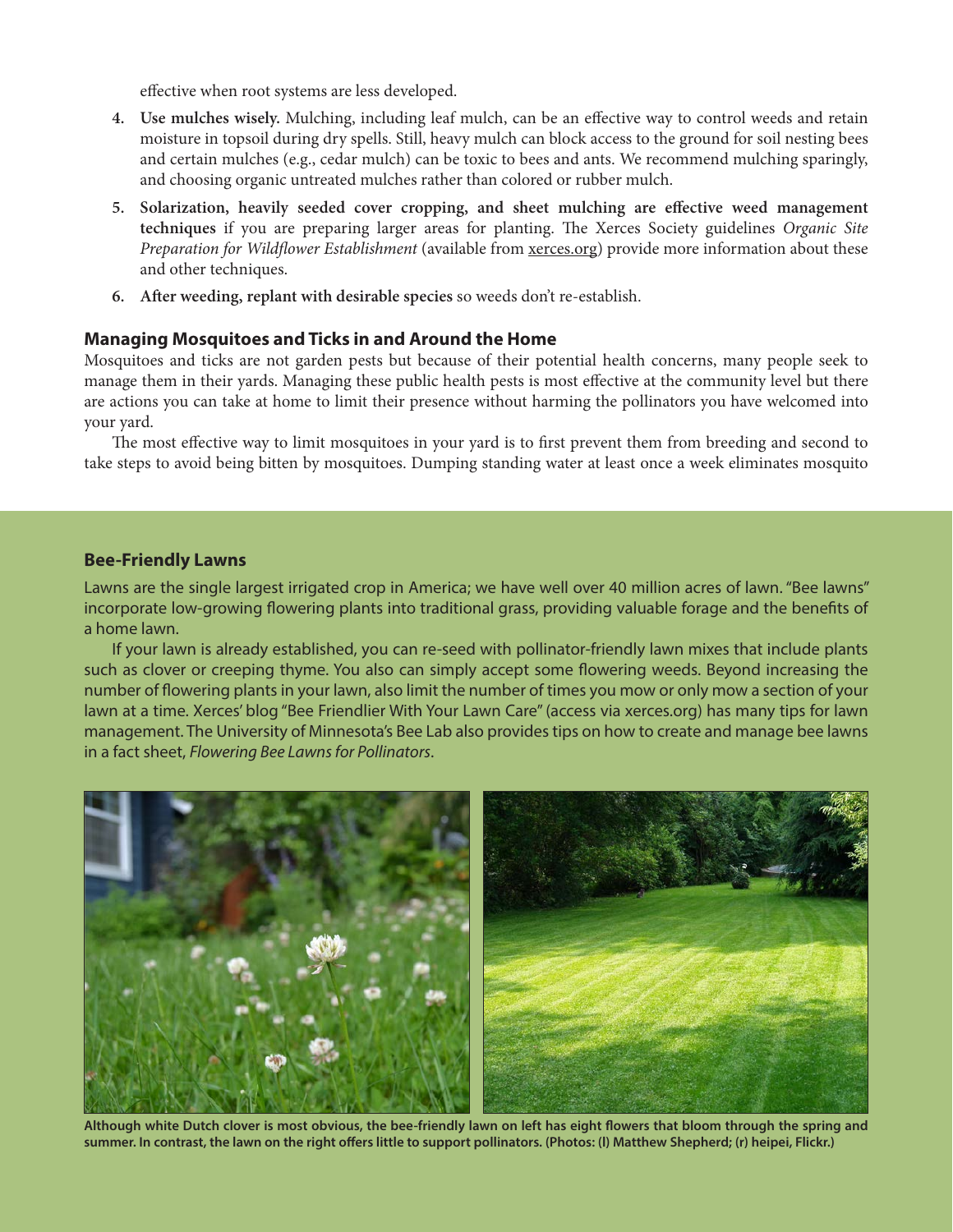breeding grounds. Common places where you'll find mosquitoes breeding are in bird baths, backyard pools, flower pots, and gutters. These efforts are most effective if you can also convince your neighbors to remove breeding habitat. Placing screens in your windows and wearing long pants and shirts at times when mosquitoes are most active are valuable ways to avoid mosquito bites. Also, for those evenings when you are sitting outside, set up a box fan to keep mosquitoes away. **Do not use backyard products such as mosquito misters or vaporizers which emit insecticides. These products** may also kill pollinators and other beneficial insects and they **only kill the mosquitoes that come in contact with the poisons rather than eliminating the source of the mosquitoes**.

It is important to keep in mind that most mosquitoes don't carry disease. Your county health department, as well as online tracking by the Centers for Disease Control and Prevention, can keep you informed as to whether the mosquitoes in your area pose a health risk or are simply a nuisance. More information can be found in the Xerces Society publication *How to Help Your Community Create an Effective Mosquito Management Plan*.



**The most efective way to reduce the number of mosquitoes is to remove potential breeding places. Any object in which water can puddle, including old tires, buckets, and flower pots, may be used by mosquitoes. Dump water from these places at least once a week. (Photo: Pan American Health Organization.)** 

Some ticks also transmit disease. Ticks are most often found in grassy, brushy, or wooded areas. To avoid ticks latching on to you, walk in the middle of trails, wear light-colored clothing, and check your clothing and body for ticks once you come indoors. While we recommend mowing grass less often to sustain pollinators, keeping the grass in frequently used areas (such as where children or pets play) shorter can help reduce contact with ticks. Creating a wood chip or gravel strip between your yard and wooded areas limits tick presence in your yard. Removing leaf litter in frequently used areas also reduces tick habitat. You can learn more in the *Tick Management Handbook* prepared by the Connecticut Agricultural Experiment Station.

#### **Conclusion**

As pollinators move through the landscape they encounter many hazards, including disease, pesticides, and lack of forage and nesting sites. By creating a pollinator garden, you are providing them a safe oasis. Pollinator-friendly yards also inspire curiosity and foster awareness. Once your neighbors see yours, they might decide to add a few pollinator plants in their yard. In some communities, neighbors have combined their efforts to purposefully expand habitats to create corridors that help expand the range of these beneficial species. In this digital age, you can even inspire people far away by sharing your garden through the Xerces Society's Bring Back the Pollinators campaign, a forum celebrating pollinator gardens across the country. And, of course, be sure to take a few moments every day to marvel at the diversity of insects right under your nose.